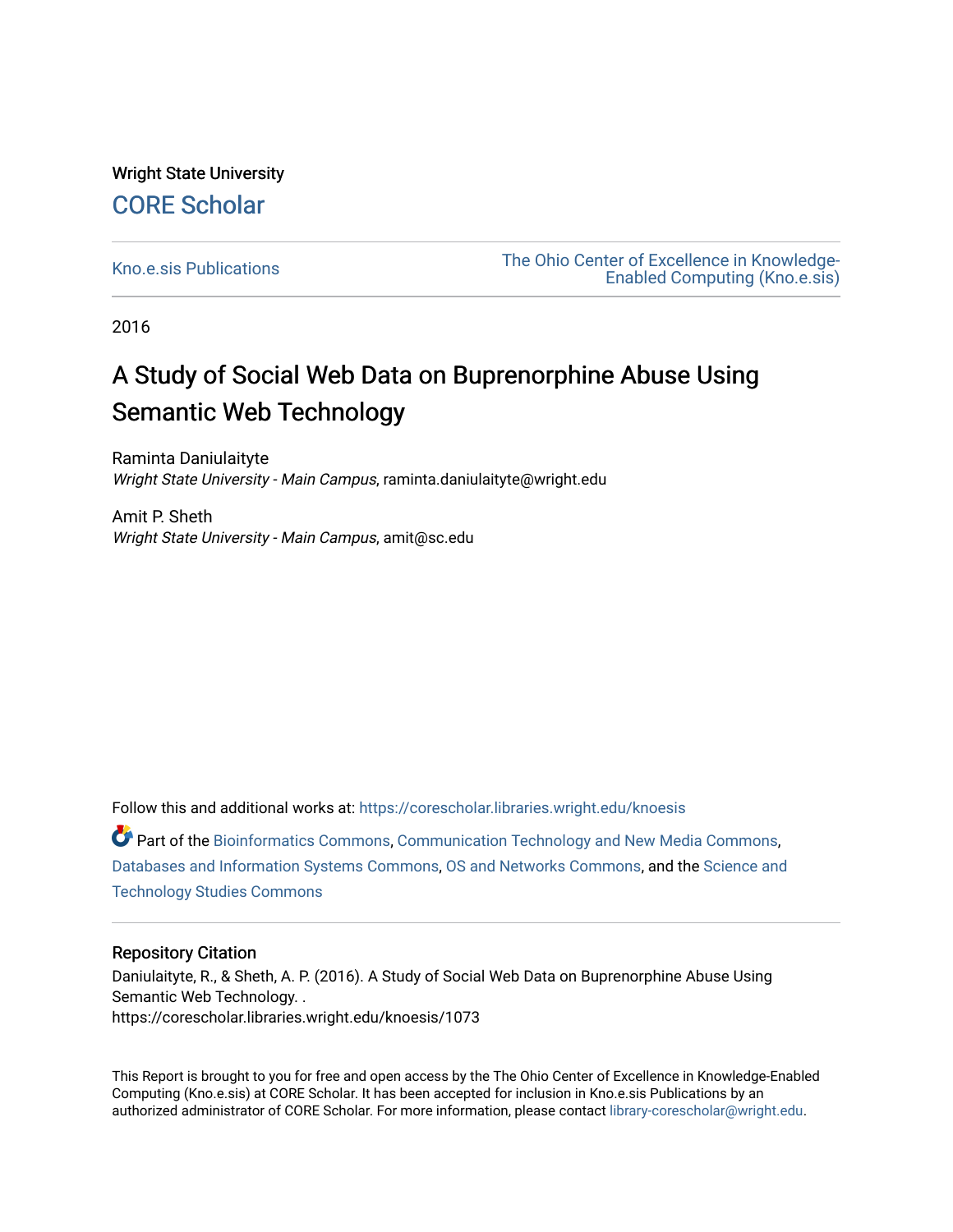| <b>Grant Number:</b>   | R21 DA030571                                            |
|------------------------|---------------------------------------------------------|
| <b>Project Title:</b>  | A Study of Social Web Data on Buprenorphine Abuse Using |
|                        | <b>Semantic Web Technology</b>                          |
| <b>Grantee Org.:</b>   | <b>Wright State University</b>                          |
| <b>Project Period:</b> | 07/01/2011-06/30/2014                                   |
| <b>PD/Pls:</b>         | Daniulaityte, Raminta; Sheth, Amit                      |

## **FINAL PROGRESS REPORT**

The Specific Aims of this application are to use a paradigmatic approach that combines Semantic Web technology, Natural Language Processing and Machine Learning techniques to:

**1)** Describe drug users' knowledge, attitudes, and behaviors related to the non-medical use of Suboxone and Subutex as discussed on Web-based forums.

**2)** Identify and describe temporal patterns of non-medical use of Suboxone and Subutex as discussed on Web-based forums.

The research was carried out by an interdisciplinary team of members of the Center for Interventions, Treatment and Addictions Research (CITAR) and the Ohio Center of Excellence in Knowledgeenabled Computing (Kno.e.sis) at Wright State University. The research team made significant progress advancing the application of information processing techniques, and identifying drug user knowledge, attitudes and behaviors to inform drug abuse epidemiology, including illicit use of buprenorphine products.

### **I. Application of advanced information processing techniques**

The PREDOSE platform (Figure 1) was developed to semi-automate information extraction of data from Web forums on the illicit use of buprenorphine products. In the development of the PREDOSE platform, Semantic Web technologies were used to enhance traditional information processing techniques. We first developed a **Drug Abuse Ontology (DAO)** using Web standards such as Web Ontology Language as well as the Resource Description Framework. An **ontology** is a formal model

of domain knowledge expressed as a set of concepts and relationships among them. The schema of the DAO was manually created at CITAR through technical guidance from the Kno.e.sis team. The DAO knowledge base was populated from the Web-based data [\(http://bit.ly/preDAO\)](http://bit.ly/preDAO).

**Technological** capabilities of the PREDOSE platform include an **Ontology-**

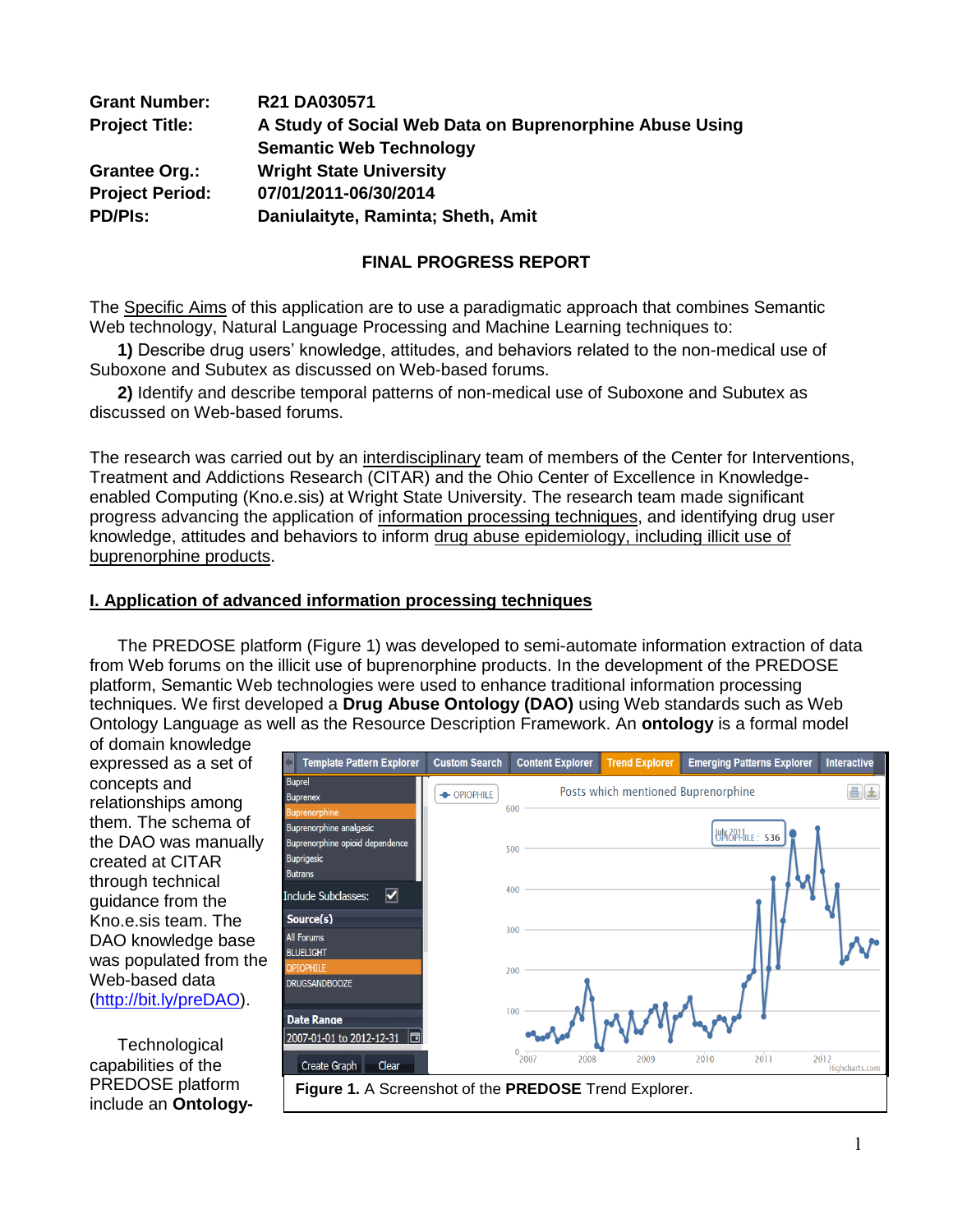**Driven Entity Identification** module (e.g., identify "bupe" as buprenorphine or "WD" as withdrawal), generic sentiment extraction, and pattern-based search support that uses other relevant information **("Intelligible Constructs")** such as time intervals and quantitative descriptors. The PREDOSE interface contains various tools that support search by a single concept or a combination of concepts **(Content Explorer, Proximity Search, and Template Pattern Explore**r**)** and allow post retrieval by a specified time framework and unit (Figure 1). **While the PREDOSE platform has achieved early successes that move beyond current capabilities in the field, insights gained from our R21 also indicate a need for additional enhancements in our information extraction and automated data coding techniques.**

 A documentation wiki page [\(http://bit.ly/prewiki\)](http://bit.ly/prewiki) on the PREDOSE platform is available online. "Guest" version of PREDOSE interface is available for viewing at [http://knoesis](http://knoesis-hpco.cs.wright.edu/predose/)[hpco.cs.wright.edu/predose/](http://knoesis-hpco.cs.wright.edu/predose/) (guest log in name: guest; password: guest). A video demo of PREDOSE interface is available online [\(http://bit.ly/predemo\)](http://bit.ly/predemo).

## **II. Identification of drug abuse trends**

Our collaborative work generated exciting results regarding our ability to detect emerging trends from social media content.

## User knowledge, attitudes, and behaviors related to illicit buprenorphine use:

We employed the PREDOSE platform to explore Web-forum discussions about the use of buprenorphine to self-treat opioid withdrawal symptoms. The PREDOSE platform identified 1,217 posts containing discussions about buprenorphine and opioid withdrawal, covering a time period between 2005 and September, 2013. A random sample of 404 (33%) posts was selected and content analyzed using NVivo. The posts were about equally divided between those that expressed positive and negative views about the effectiveness of buprenorphine in relieving withdrawal symptoms. Webforum participants emphasized that buprenorphine's effectiveness may become compromised because of the "size of a person habit', and/or when users repeatedly switch back and forth between buprenorphine and other illicit opioids. The majority of posts endorsed use of significantly lower amounts of buprenorphine (2 mg and lower) than typical doses used in standard treatment (16-24 mg/day). Concomitant use of other psychoactive substances was also commonly reported. Our findings highlight the usefulness of Web-based data in drug abuse epidemiology research. They add new information about lay beliefs about buprenorphine that may help inform prevention and policy measures, as well as further research with community recruited samples.

## Discovery of an emerging trend of loperamide (Imodium) misuse:

We identified an emerging trend among illicit opioid users of "mega-dosing" with loperamide (Imodium) to self-treat opioid withdrawal symptoms. The timeliness and significance of these findings were subsequently corroborated by clinical toxicologist reports of patients presenting with heart arrhythmias due to abuse of high doses of loperamide.

## Temporal patterns of buprenorphine-related discussions:

The overall number of buprenorphine-related posts increased from 46 in 2005 to 1,012 in 2009, peeked to 4,376 in 2011, and then decreased to 3,546 in 2012. These numbers include all posts that contain at least one mention of buprenorphine or its slang/brand names.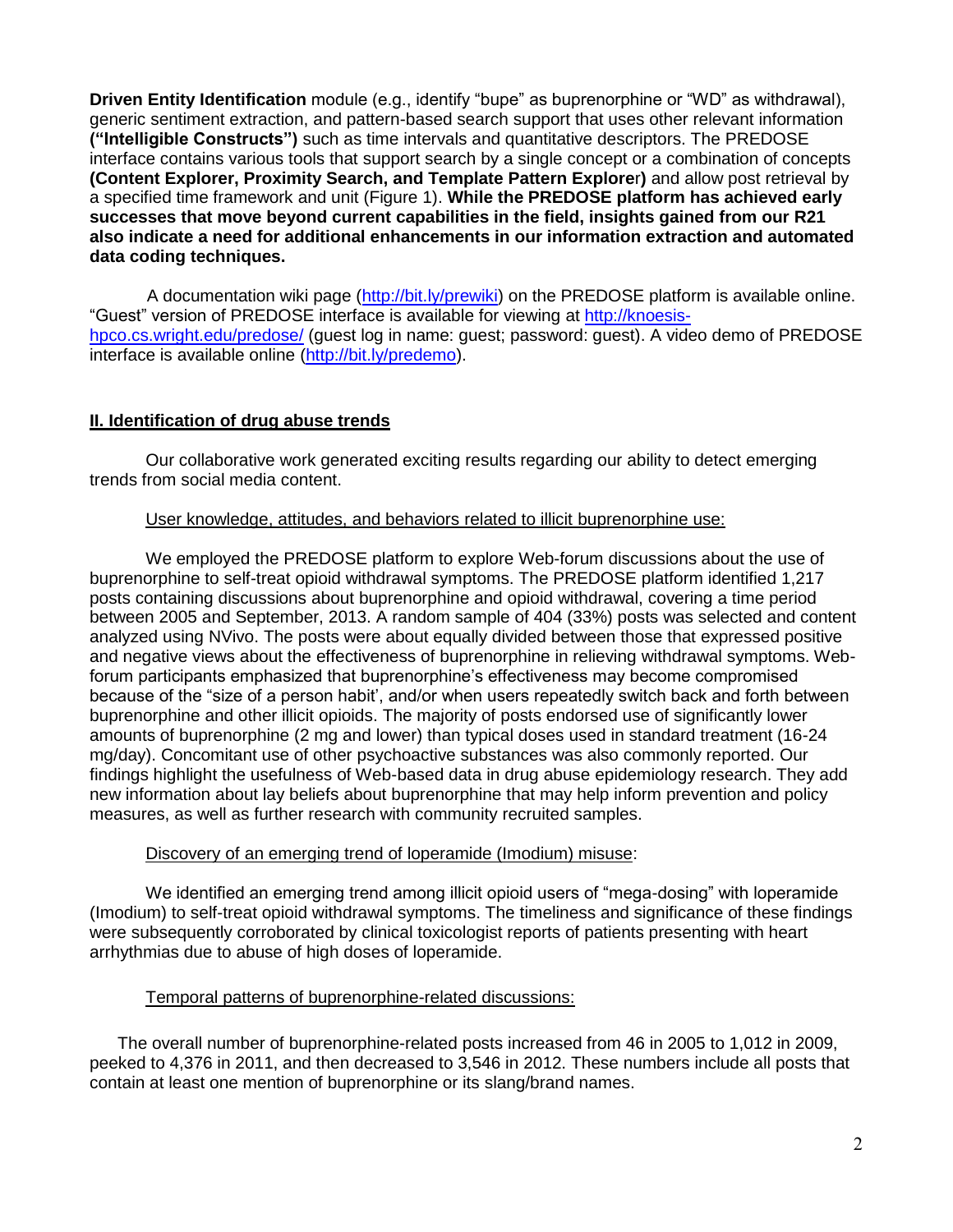

Figure 2 displays changes in the occurrence ratio of buprenorphine-related posts over time in comparison to two other commonly abused pharmaceutical opioids—oxycodone and hydrocodone. As shown in the figure, initially buprenorphine was less commonly discussed than hydrocodone or oxycodone. In 2008, buprenorphine-related posts increased and became more common than hydrocodone-related posts, but still were significantly less common than oxycodone-related mentions. However, the frequency of buprenorphine-related post increased substantially in 2011, and overtook oxycodone in 2012 (Figure 2). These changes coincided with the release of tamper-resistant formulation of OxyContin in late 2010. Prior studies have shown that the introduction of tamperresistant products contributed to decreases in the non-medical use of OxyContin, but was associated with increases in non-medical use of other opioids. These trends in Web-based mentions of buprenorphine are consistent with other data sources showing rising rates of illicit buprenorphine use. Conversely, they also indicate that due to buprenorphine's complex pharmacological profile, or as Web-forum participants suggested, "weird" and "counterintuitive" properties, individuals may have more questions and concerns about how to use it to increase its effectiveness and minimize unpleasant side effects.

## **III. Continued work**

Building on the successes of our R21, our research team submitted an R01 application in response to NIDA RFA-CA-14-008. The R01 (DA039454-01; Daniulaityte/Sheth) application, entitled "Trending: Social media analysis to monitor cannabis and synthetic cannabinoid use," was funded in 08/2014. The key goal of the project is develop and deploy a comprehensive software platform, **eDrugTrends**, for semi-automated processing and visualization of thematic, sentiment, spatiotemporal, and social network dimensions of social media data (Twitter and Web forums) on cannabis and synthetic cannabinoid use.